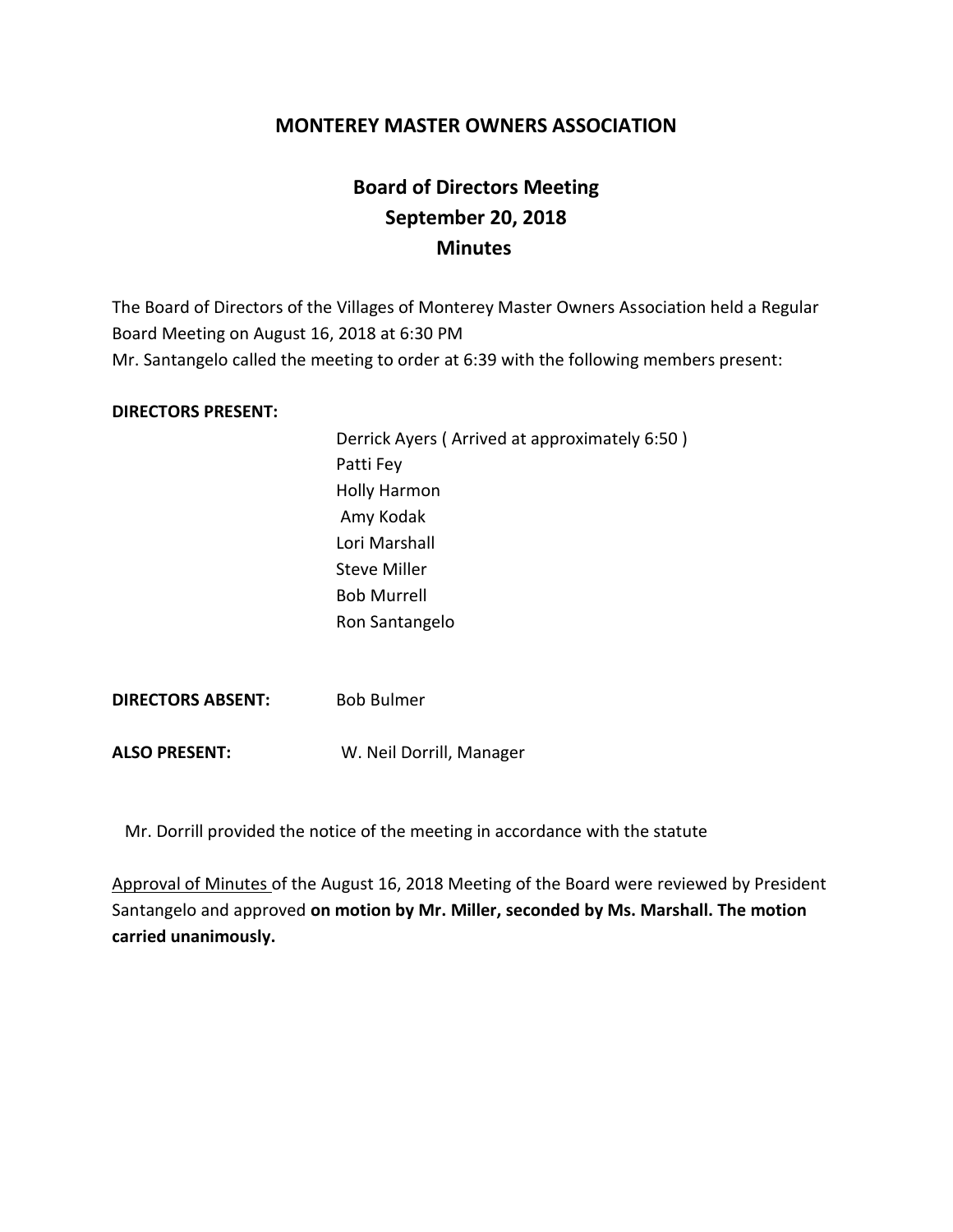Clubhouse- Annual tree trimming resulted in 5k savings. Ms. Marshall would like to apply the savings for additional improvements. Improvements mentioned included: landscaping & edging along the sport court. Several warranty issues involving Sunny Grove Landscaping were also mentioned. Authorization was provided to bring cost proposals back for the suggested improvements at the October meeting. Ms. Marshall also suggested an evaluation of converting the parking lot lighting to LED at approximately \$400 per pole. Mr. Miller would also like the committee to obtain proposals for new fixtures and items as notes

- Public Address systems for the existing sound system \$1,291, 382 for the camera **a motion by Patti Fey seconded by Holly Harmon 9-0**
- Artificial Christmas tree \$1,000 **a motion by Steve Miller seconded by Bob Murrell 9-0**
- Message Board \$1,000 **a motion by Lori Marshall seconded by Steve Miller 9-0**

Master Document Rewrite- Mr. Murrell provided an update concerning the Final Draft of revisions are under review and will be presented at the next meeting.

- Playground shade installation/ permitting efforts are ongoing
- Tennis court renovations are underway with Welsh Tennis. Security enhancements will also be installed. Furniture has been delivered. Project costs are projected at less than completion , the authorized budget of \$80,000

West Mission Wall- Discussion concerning repairs to this wall were held with concerns expressed that the wall may be on private property and could require surveying and potential cost sharing with the Villas HOA and potentially included in the reserve schedule going forward.

### Managers Report-

- Mr. Dorrill announced the recent addition of Brazil Lockhart who will be the new part time Clubhouse staff person on Friday, Saturday and Sunday. He will work approximately 24 hours per week as previously authorized by the Board.
- A proposal and survey of sidewalk grinding and replacement was prepared by staff and Community Specialties. The work is scheduled for completion before Thanksgiving.
- Mr. Dorrill outlined the proposed well project to cost-share in the delivery of common area irrigation at 7502 San Gabriel. He will advise the Board if it is acceptable to the Adamek's.